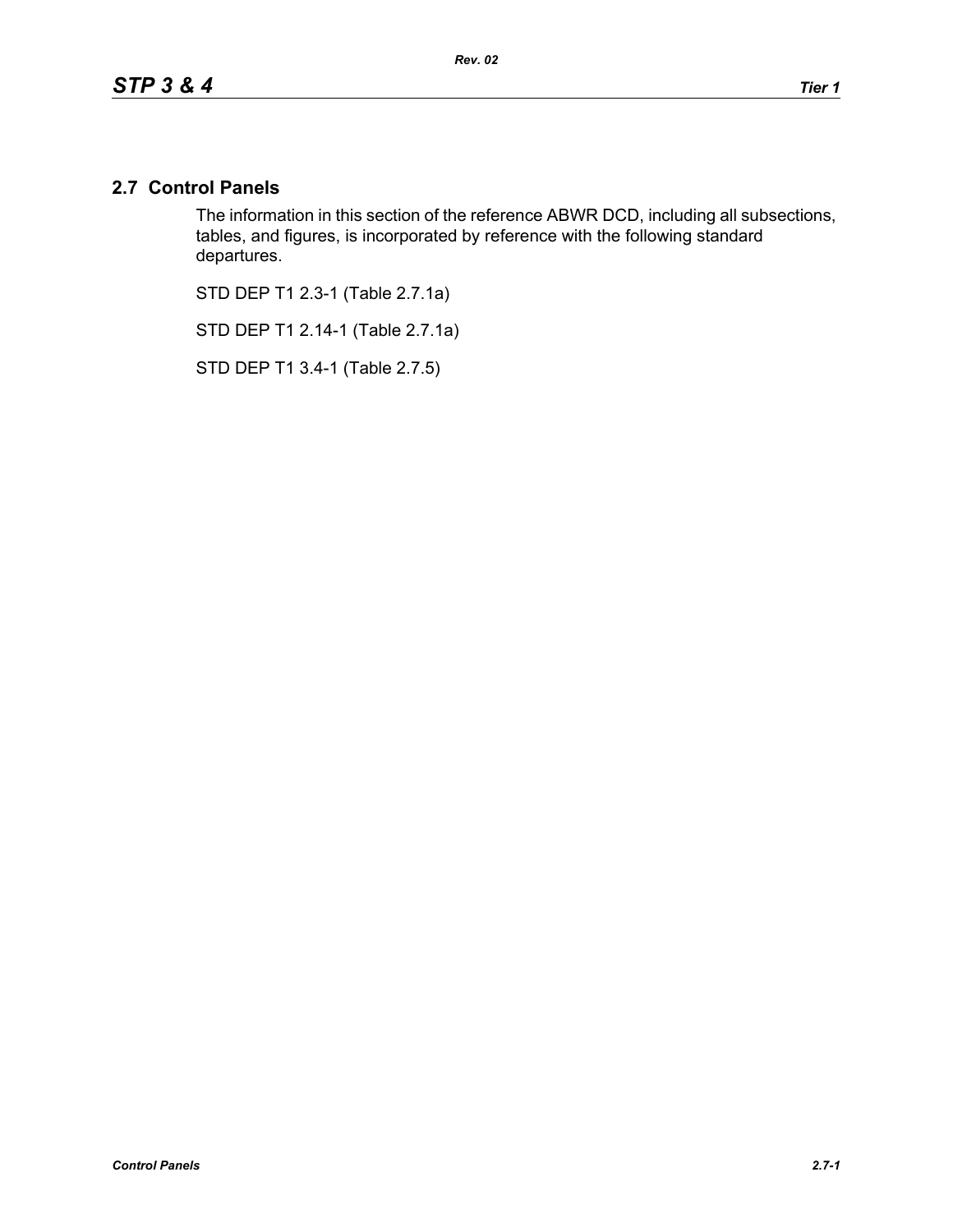|                                                       | <b>A. Fixed Position Controls</b>                         |                                 | STP                                            |
|-------------------------------------------------------|-----------------------------------------------------------|---------------------------------|------------------------------------------------|
| RPS Div. II Trip Reset Switch                         | Div. I Manual ADS Channel 1<br><b>Initiation Switch</b>   | <b>FCS (B) Control Switch</b>   | $\boldsymbol{\omega}$<br>ବ<br>$\blacktriangle$ |
| RPS Div. III Trip Reset Switch                        | Div. I Manual ADS Channel 2<br><b>Initiation Switch</b>   | <b>FCS (C) Control Switch</b>   |                                                |
|                                                       | <b>B. Fixed Position Displays</b>                         |                                 |                                                |
| <b>Reactor Thermal Power</b>                          | Emergency Diesel Generator (A)<br><b>Operating Status</b> | <b>FGS (B) Operating Status</b> |                                                |
| MSIV Position Status (Inboard And<br>Outboard Valves) | Emergency Diesel Generator (B)<br><b>Operating Status</b> | <b>FGS (G) Operating Status</b> |                                                |
| Main Steamline Radiation                              | <b>Primary Containment Water Level</b>                    | Time                            |                                                |
|                                                       | <b>C. Fixed Position Alarms</b>                           |                                 |                                                |
| Main Steam Line Radiation High                        | <b>RWCU System Status</b>                                 | <b>RCW Radioactivity High</b>   |                                                |
|                                                       |                                                           |                                 |                                                |
|                                                       |                                                           |                                 |                                                |
|                                                       |                                                           |                                 |                                                |
|                                                       |                                                           |                                 | Tier<br>↘                                      |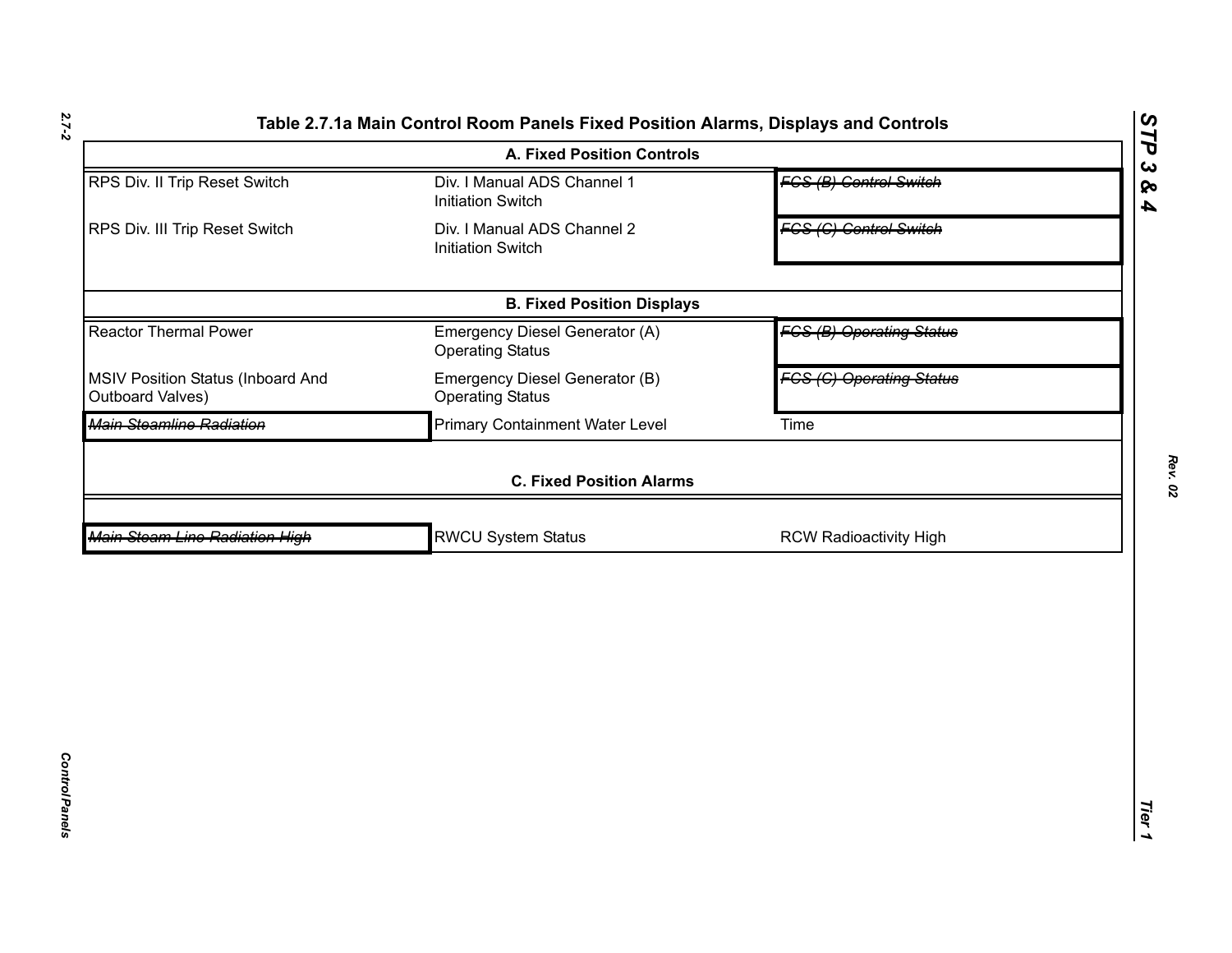# **2.7.5** *Multiplexing System* **Data Communication**

The Design Description is replaced in its entirety with the following.

STD DEP T1 3.4-1

## *Design Description*

The Data Communication functions are defined through the Essential Communication Functions (ECFs) and the Non-Essential Communication Functions (NECFs). The ECFs are accomplished as a part of the safety related I&C systems and equipment that make up Safety System Logic and Control (SSLC). The NECFs are performed through a plant wide, distributed network identified as the Plant Data Network (PDN) system. The PDN supports the communication functions of the non-safety related I&C systems and other plant data and information systems.

#### *Essential Communication Functions (ECF)*

The ECFs support the control and monitoring of the plant protection and safety systems. The ECFs are implemented through the use of divisionally dedicated networks and and/or data links provided with the safety related digital system platforms. Some of the platforms use data links only or networks only and some of the platforms use a combination of both data links and networks. The networks and data links provide remote and local communication between the safety system modules. Information from remote units, typically input and output signals and digital based controllers, is sent to equipment that processes the data according to the system logic functions to determine the control output signals. The system signal inputs and outputs of the controllers connect to the process sensors and discrete devices located within the plant. The resulting control signals are sent back to the remote controllers, which distribute the signals to the final control elements of the supported systems. In addition, the dedicated networks and data links support the acquisition and transmission of safety-related signals for display and recording.

Data communication is provided between redundant safety related divisions to support coincident logic functions. The data communication is implemented through fiber optic based data links to ensure interdivisional isolation. All communication is checked to prevent a division from impacting the performance of other divisions.

The equipment implementing the ECFs is classified as Class 1E safety-related.

The ECFs are implemented through dedicated equipment in each of the divisions, with no direct electrical interconnections among divisions. Each division of equipment has independent control of data acquisition and transmission. System timing is asynchronous among the divisions, so that timing and clock signals are independent of each other and only influence data transmission functions within that division. The ECFs are implemented with a deterministic communications protocol<del>; i.e. sensor</del>signals and control data are guaranteed network access on an equal basis without interference from other signals or network traffic.

Π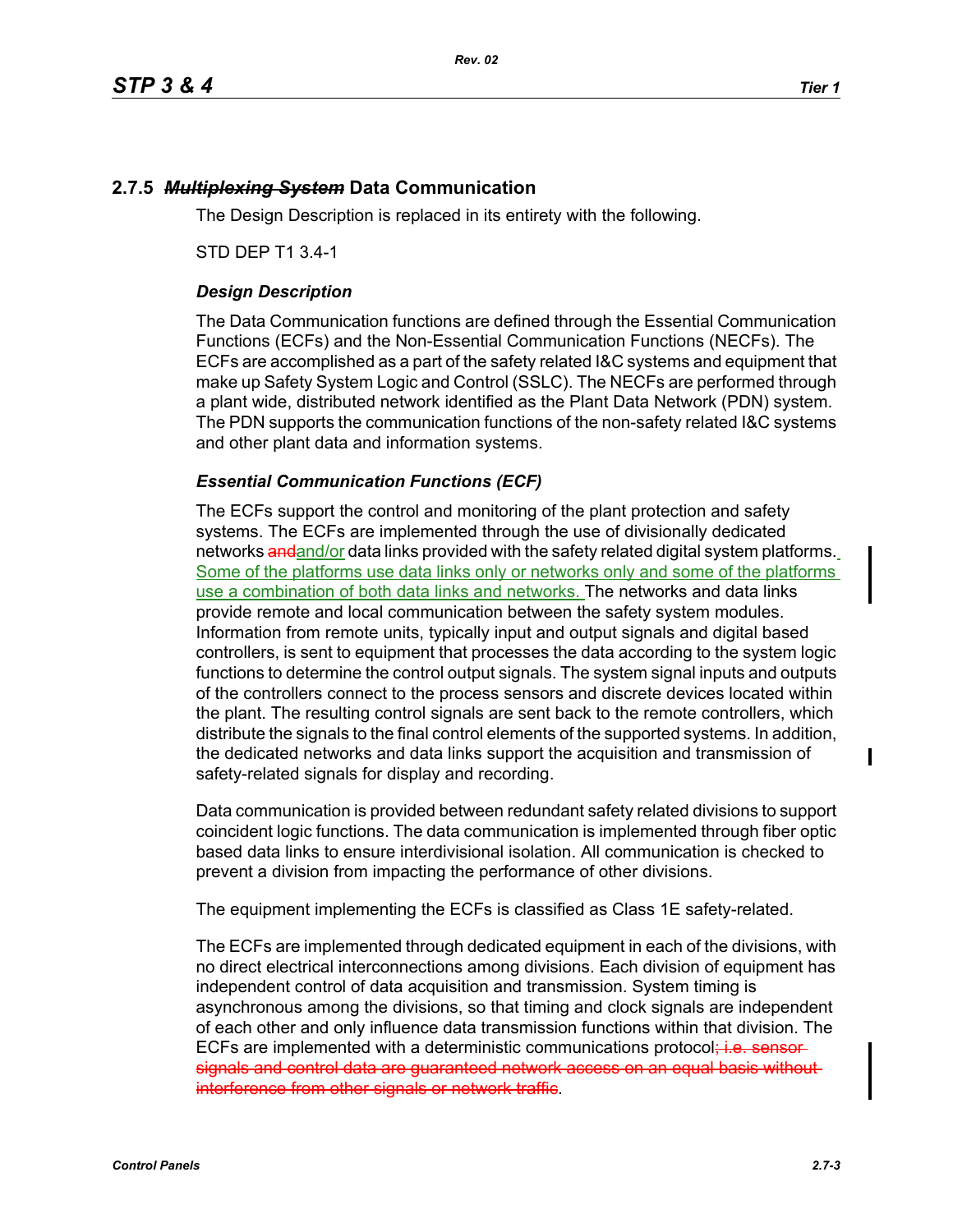$\blacksquare$ 

The ECFs for remote units within a division are implemented with redundant transmission paths and communication modules. The ECFs utilize self-diagnostics to detect a transmission path or communication module failure.

Data communication from safety-related to non-safety related systems or devices is isolated through the use of an isolating transmission medium and buffering devices. Data cannot be transmitted from the non-safety side to safety related equipment.

Within each division, equipment implementing the ECFs feature automatic self-testand automatically accommodates a single failure (either a cable break or device failure) within a division without loss of the ECFs. The ECFs continue normal function after the error is detected with no interruption of data communication continuously and faults are indicated in the main control room. Loss within a division does not cause transient or erroneous data to occur Self diagnostics monitor the operation of the ECFs.

The equipment implementing the ECFs in each of the four divisions is powered from its respective division's uninterruptible Class 1E vital AG power. Independence is provided between Class 1E divisions, and also between Class 1E division and non-Class 1E equipment.

The equipment implementing the ECFs is located in the Reactor Building, the Control Building and the Ultimate Heat Sink (UHS).

The ECFs are monitored within each system and have the following alarms and displays in the main control room:

Inoperative indication for equipment implementing the ECFs.

Individual communication channel availability for each division.

Display and control of data transmission parameters and off-line self-test functions.

#### *Non-Essential Communication Functions (NECFs)*

The NECFs support the data communications for non-safety-related plant functions. The NECFs are implemented through the use of a distributed Plant Data Network (PDN) that provides high speed data communications throughout the plant. The PDN provides the physical and logical data communications networks and connectivity to support the non-safety related control and monitoring functions. The PDN supports the acquisition of non-safety-related data from process sensors and discrete devices, connected to remote input and output devices located throughout the plant, and sends the data to the non-safety-related control systems for control function processing. The PDN supports the communication between the control room monitoring, alarm, recording, and display devices, as well as the Emergency Response Facilities data systems. The PDN also provides non-safety-related control signals to the final control and monitoring elements such as valves, motor drives, alarms, monitors and indicators of the interfacing systems.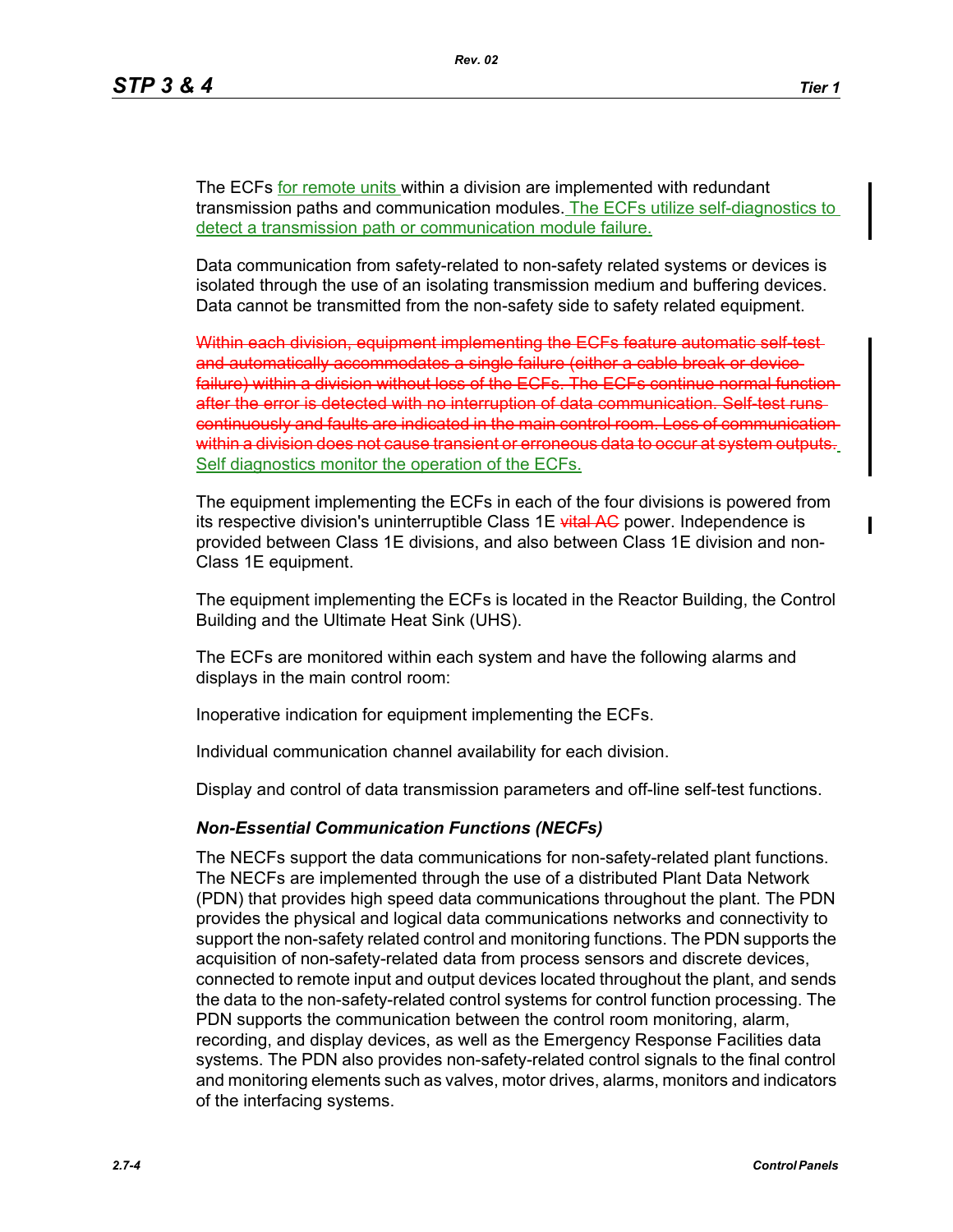The equipment implementing the NECFs is redundant.

The equipment implementing the NECFs is classified as non- safety-related, and is powered from non-Class IE uninteruptible power.

## *Inspections, Tests, Analyses and Acceptance Criteria*

*Table 2.7-1 2.7.5 provides a definition of the visual inspections, tests and analyses, together with associated acceptance criteria, which will be undertaken for the EMS* ECFs *and NEMS* NECFs*.*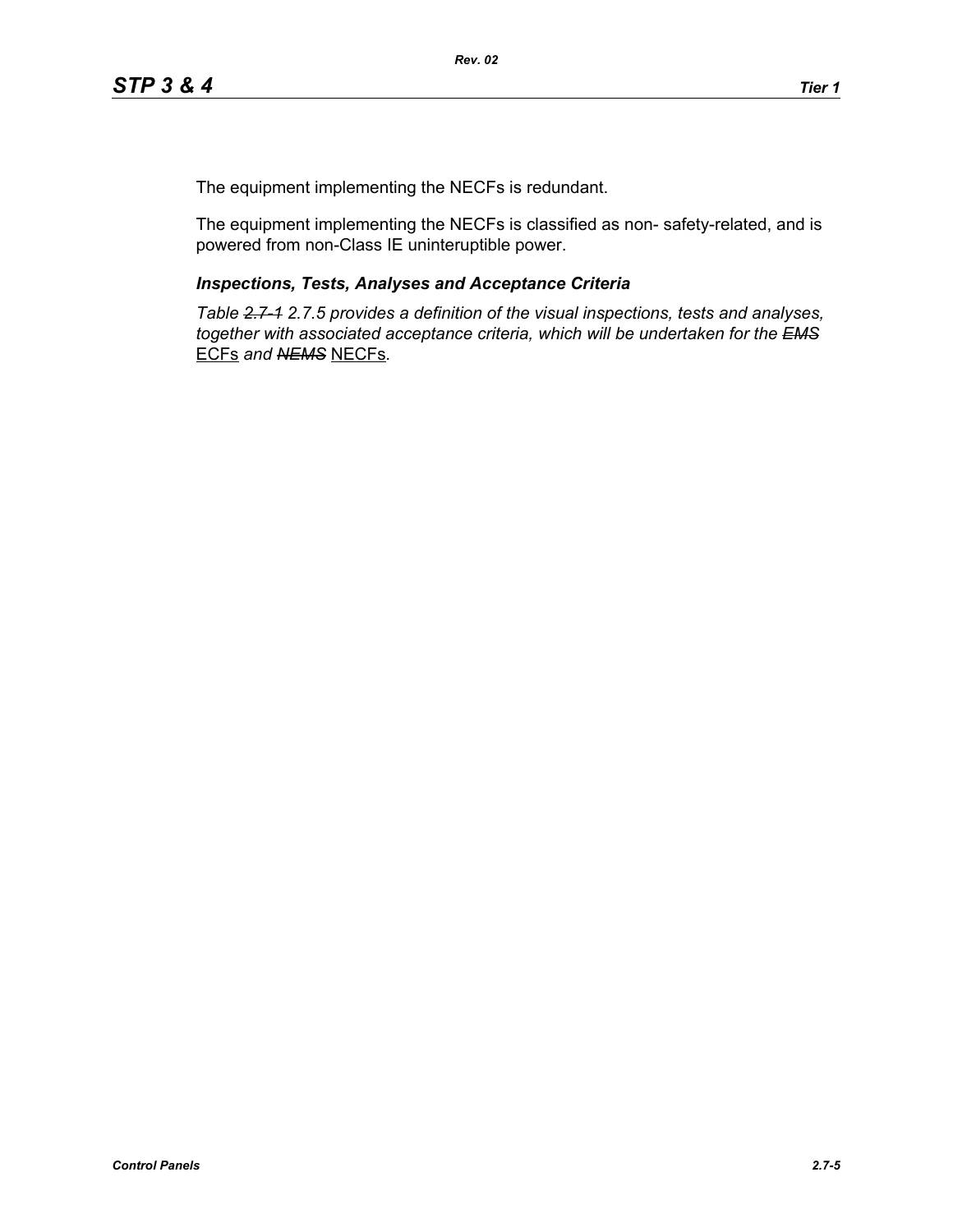|    | <b>Inspections, Tests, Analyses and Acceptance Criteria</b>                                                                                                                                                                                                                                                                                                                                                                                                                                                                                                                                                                                                     |                |                                                                                                                                                                                                                                                                                                                                                                                                                                                                                                                                                                                                                                                                                                        |         |                                                                                                                                                                                                                                                                                                                          |  |  |  |
|----|-----------------------------------------------------------------------------------------------------------------------------------------------------------------------------------------------------------------------------------------------------------------------------------------------------------------------------------------------------------------------------------------------------------------------------------------------------------------------------------------------------------------------------------------------------------------------------------------------------------------------------------------------------------------|----------------|--------------------------------------------------------------------------------------------------------------------------------------------------------------------------------------------------------------------------------------------------------------------------------------------------------------------------------------------------------------------------------------------------------------------------------------------------------------------------------------------------------------------------------------------------------------------------------------------------------------------------------------------------------------------------------------------------------|---------|--------------------------------------------------------------------------------------------------------------------------------------------------------------------------------------------------------------------------------------------------------------------------------------------------------------------------|--|--|--|
|    | <b>Design Commitment</b>                                                                                                                                                                                                                                                                                                                                                                                                                                                                                                                                                                                                                                        |                | <b>Inspections, Tests, Analyses</b>                                                                                                                                                                                                                                                                                                                                                                                                                                                                                                                                                                                                                                                                    |         | <b>Acceptance Criteria</b>                                                                                                                                                                                                                                                                                               |  |  |  |
|    | The equipment comprising the Multiplexing-<br>System providing the ECFs and NECFs is<br>defined in Section 2.7.5.                                                                                                                                                                                                                                                                                                                                                                                                                                                                                                                                               | 1.             | Inspection of the as-built EMS and NEMS<br>equipment implementing the ECFs and<br>the NECFs will be conducted.                                                                                                                                                                                                                                                                                                                                                                                                                                                                                                                                                                                         | $1_{-}$ | The as-built EMS and NEMS conform<br>equipment implementing the ECFs and<br>NECFs conforms with the description in<br>Section 2.7.5.                                                                                                                                                                                     |  |  |  |
| 2. | <b>EMS The ECFs uses use a deterministic</b><br>communications <b>protocol</b> protocols.                                                                                                                                                                                                                                                                                                                                                                                                                                                                                                                                                                       | 2.             | Tests of the <b>EMS ECFs</b> communications<br><b>protocol protocols</b> will be conducted in a<br>test facility.                                                                                                                                                                                                                                                                                                                                                                                                                                                                                                                                                                                      | 2.      | <b>EMS The ECFs uses use a deterministic</b><br>communications <b>protocol</b> protocols.                                                                                                                                                                                                                                |  |  |  |
| 3. | Data communications from <b>EMS equipment</b> 3.<br>implementing the ECFs to non-safety-<br>related systems or devices uses use an<br>isolating transmission medium and buffering<br>devices. Data cannot be transmitted from the<br>non-safety-related side to <b>EMS equipment</b><br>implementing the ECFs.                                                                                                                                                                                                                                                                                                                                                  |                | Tests on the <b>EMS ECFs data</b><br>communications will be conducted in a test<br>facility.                                                                                                                                                                                                                                                                                                                                                                                                                                                                                                                                                                                                           | 3.      | <b>EMS communications Equipment</b><br>implementing the ECFs only permits data<br>transfer from the <b>EMS</b> safety-related to the<br>non-safety-related systems or devices.<br><b>Control</b> or timing signals are not exchanged<br>between <b>EMS</b> safety-related and non-<br>safety-related systems or devices. |  |  |  |
| 4. | The EMS Equipment implementing the<br><b>ECFs</b> features automatic self-test and<br>automatically reconfigures after detecting-<br>accommodates single failure of one<br>channel (either a cable break or device-<br>failure) within a division. The system returns<br>to ECFs continue normal operation<br>function after reconfiguration the error is-<br>detected with no interruption of data-<br>communication. The ECFs for remote units<br>within a division are implemented with<br>redundant transmission paths and<br>communication modules. The ECFs utilize<br>self-diagnostics to detect a transmission path<br>or communication module failure. | $\overline{4}$ | Tests will be conducted on each as built-<br><b>EMS division of equipment implementing-</b><br>the ECFs by individually simulating the-<br>following, while simultaneously transmitting<br>and monitoring test data streams:<br>Single cable break.<br>a.<br>Loss of one RMU local area cabinet<br>$\mathbf{h}$<br>implementing the ECFs.<br>Loss of one CMU control area cabinet<br>e.<br><b>implementing the ECFs. Tests will be</b><br>conducted on all as built ECFs for<br>remote units within a division simulating<br>the following while transmitting and<br>monitoring test data streams.<br>Single cable break<br>a.<br>Loss of a communication module, such<br>b.<br>as a fiber optic modem | 4.      | There is no loss of <b>EMS</b> essential data<br>communication as a result of the fault. Fault<br>occurrence is displayed in the main control<br>room.                                                                                                                                                                   |  |  |  |